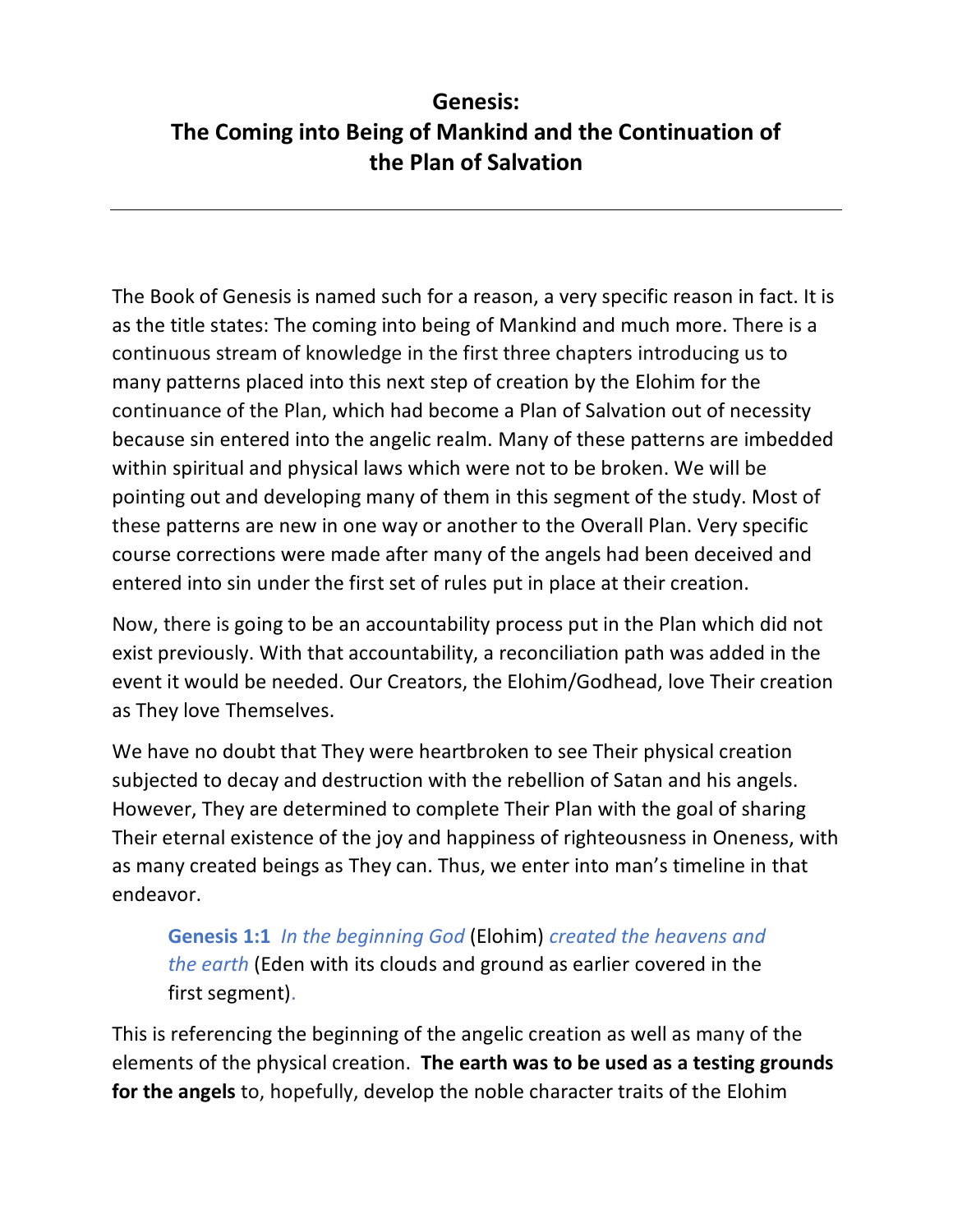which would enable them to share in Their Oneness for eternity. In verse 2, we are seeing the Elohim describe the aftermath of what Satan and his sinning angels had done to the earth, the Eden they had been entrusted to guard from injury and harm (Jude 6, #5083 tereo). Between verse 1 and 2 we have a vast untold span of time taking place.

**Genesis 1:2** *And the earth had become a desolate, empty place, and the darkness* (was) *over the saddened countenance of the deep and the spirit of God* (Elohim) *moved gently in oversight of the saddened countenance of the waters*. (#6440 paneh, see also Vines and BDB)

The Elohim, through the Being we know as the Word/Jesus, are about to restore the beauty to the earth which it once had, with the purpose of placing man on, and over it, to see what physically dependent beings with limited time spans completely tied to it for their existence would do. **The stage is set in verses 3 through 25 to establish the necessary conditions man would need to develop the character traits to qualify to live in Oneness with the Elohim for eternity.**

### **Course Correction**

It is important to understand that man was not created perfect from the beginning like the angels were. Man would have to grow in perfection through trials and tests. That is a big deviation from the first created beings. Many of them went the opposite way; from perfection to imperfection, but not all! Our Creators, the Elohim/Godhead, have placed many physical patterns in this creation to identify Themselves as well as the functions in righteousness that we are expected to follow. We cited **Romans 1:19-20** at the conclusion of the first chapter with the accurate translation from the J.P. Green Sr. Interlinear Bible. We inserted the correct use for *autos* when identifying our Creators. It follows:

**Romans 1:19-20** *Because the things known of God* (Elohim) *are clearly known within them* (autos)*, for God* (Elohim) *revealed it to them* (autos)*; for the unseen things of Them* (autos) *from the creation of the world are clearly seen, being understood by the things which are made, both Their* (hautou) *eternal power and Godhead, for them*  (autos) *to be without excuse.*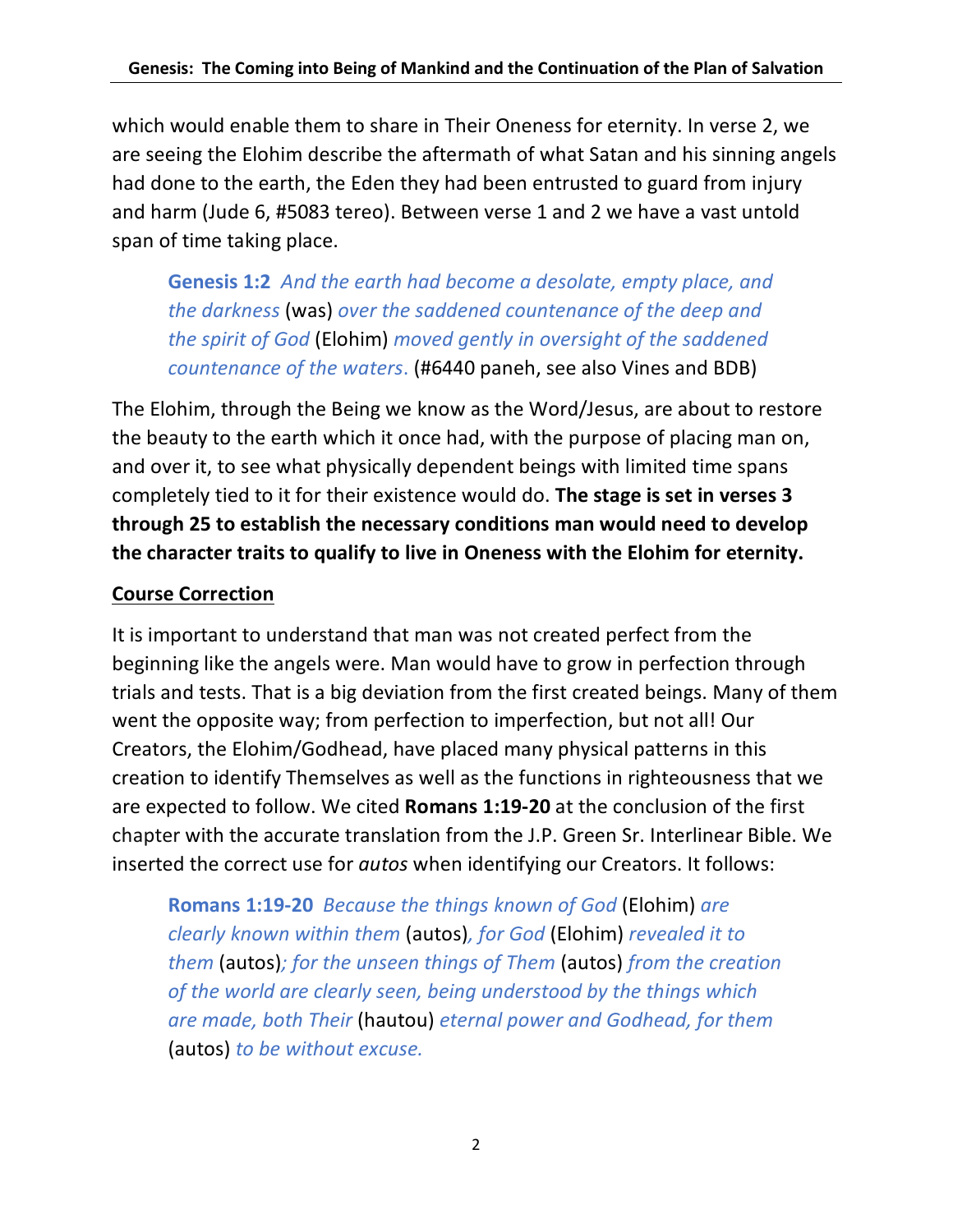These patterns in creation, which instruct us about the Elohim and Their Plan and its desired outcomes and goals, are just magnificent when able to be understood at this time in our calling as the Bride of Christ/Messiah. The chart on page 4 is a sample of some significant patterns that further define Romans 1:19-20. Notice that both the moon cycle and the life cycle of a woman depict the annual Rehearsals that the Elohim have given us as milestones for understanding the Plan of Salvation for man. Once again, there are many patterns established in the first 3 chapters of Genesis. Let's look at a few of them.

### **The Pattern of the Word of Elohim as Light**

**Genesis 1:3-5** *Then God* (Elohim*) said, let light be, and there was light. And God* (Elohim) *saw the light, that it was* good (for Their purposes)*. Thus God (Elohim) separated between the light and the darkness. And called the light Day, and the darkness He (The Word) called Night; and thus, was evening and was morning, day one.*

Ask yourself, where did this light come from since the sun, moon, and stars will not be created until day 4 when their light will shine on the earth? The Bible holds the simple answer.

**John 1:4-5** *In Him* (The Word) *was life, and the life was the light of men, and the light illuminates in the darkness, and the darkness did not overtake it.*

**Revelation 21:23** *And the city had no need of the sun and moon to shine in it, for the glory of God* (Elohim) *illuminated it, and the Lamb is its light.*

**Revelation 22:5** *And there shall be no night there: they need no lamp nor light of the sun, for the Lord God (Adonay Yehovih) gives them light. And they reign forever and ever*.

Do we believe that? The light on day 1 through 3 was directly from the Elohim, and specifically from The Word/Jesus/The Lamb. There is no coincidence in that the apostle John is giving us this instruction from his accounts, for he was commissioned as the last living apostle of the 12, to correct widespread apostacy and winds of doctrine blowing through the churches. Pagan philosophy and practice were flooding the body, along with a rewrite of the Churches history.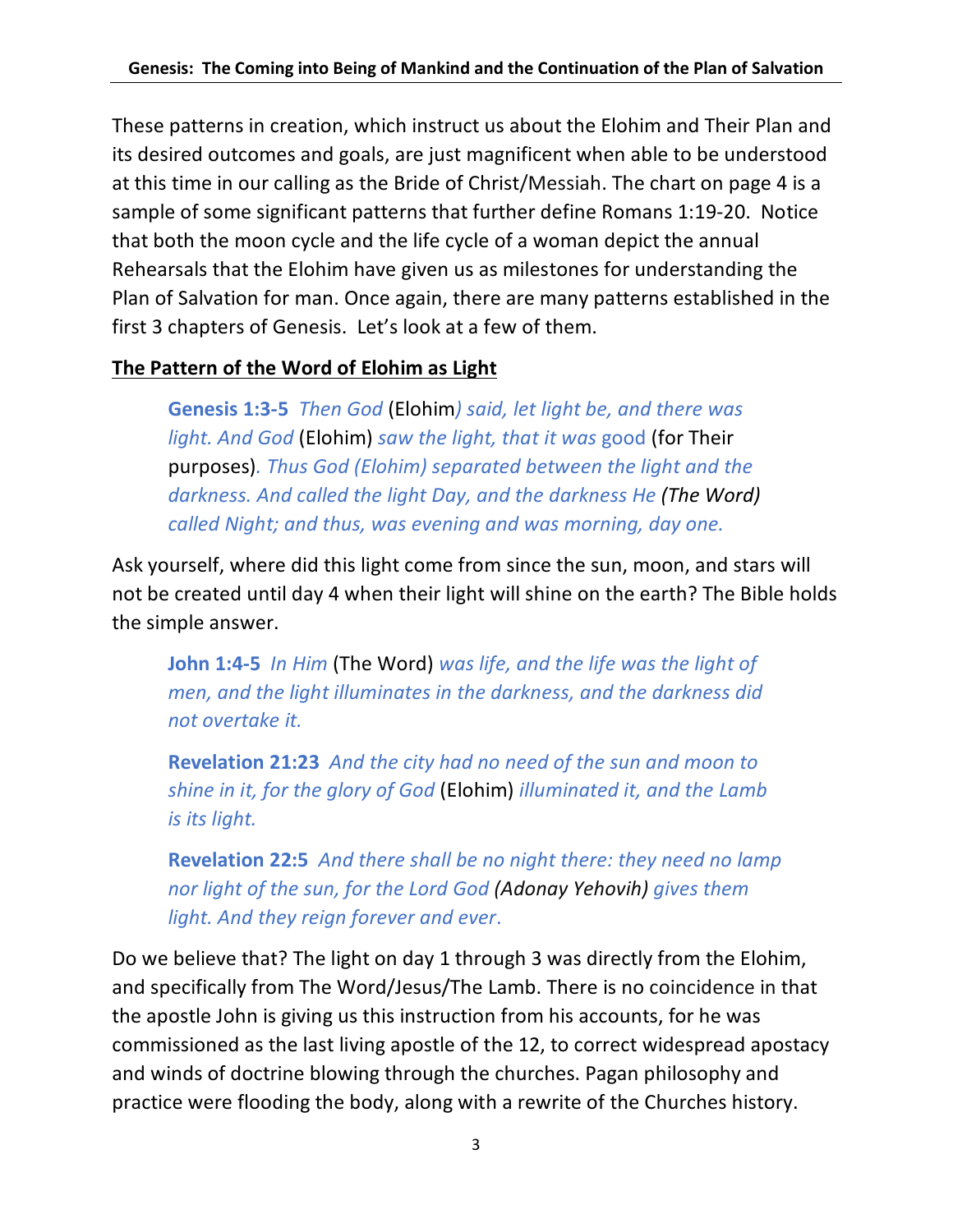#### **Genesis: The Coming into Being of Mankind and the Continuation of the Plan of Salvation**

| Day | *Menstrual Cycle                                                                                                                                                                                                                                                                                                                       | Rehearsals of the first month                                                                                                                                                                                                                                                                                                                                                                                                                                                                   | Rehearsals of the seventh month                                                                                                                                                                                                                                                                                                                                                                    |
|-----|----------------------------------------------------------------------------------------------------------------------------------------------------------------------------------------------------------------------------------------------------------------------------------------------------------------------------------------|-------------------------------------------------------------------------------------------------------------------------------------------------------------------------------------------------------------------------------------------------------------------------------------------------------------------------------------------------------------------------------------------------------------------------------------------------------------------------------------------------|----------------------------------------------------------------------------------------------------------------------------------------------------------------------------------------------------------------------------------------------------------------------------------------------------------------------------------------------------------------------------------------------------|
| 1   | Menses occurs, (a visible sign the<br>cycle has started). Graafian<br>follicles and their ova begin to<br>grow and develop. Follicular cells<br>proliferate and start to secrete<br>estrogen in increasing amounts for<br>about two weeks.                                                                                             | The beginning of the first month Abib and<br>the new year with the visible appearance<br>of the crescent moon and the barley being<br>in a state of aviv. The new moon grows for<br>14 days to complete the first phase of its<br>cycle until it is full on day 15.                                                                                                                                                                                                                             | Feast of Trumpets & beginning of 7th<br>month. Once again at the sighting of<br>the crescent, the new moon, (a visible<br>sign). This is the only holy day which<br>falls on a new moon.                                                                                                                                                                                                           |
| 10  | The ovum undergoes a special type<br>of Mitosis called Meiosis, in which<br>its number of Chromosomes is<br>reduced by half. It is a time of<br>separation.                                                                                                                                                                            | The Passover lamb is selected and<br>separated from the flock and kept within<br>close quarters to insure it is properly<br>prepared and that no injury occurs or<br>blemish develops.                                                                                                                                                                                                                                                                                                          | Feast of Atonement, a day of<br>separation from food and water and a<br>putting away of Satan. He is kept<br>separated from man for 1000 years so<br>their minds are not subject to his evil.                                                                                                                                                                                                      |
| 14  | Preovulation Phase ends with the<br>14th day. The endometrium has<br>been prepared for pregnancy. It is<br>now ready to receive the ovum<br>because its water content has<br>increased and its walls thickened.                                                                                                                        | The Passover of the Yehovah, and until<br>this time, we could not become begotten<br>children of Father Elohim. Christ died on<br>this day and made it possible for those<br>called by Father to be begotten by Him,<br>after His kind, so that they are able to<br>marry His Son, the second Adam and be<br>fruitful and multiply.                                                                                                                                                             | The first 14 day cycle of the moon<br>ends with the full moon ushering in<br>both the Feast of Tabernacles and the<br>Days of Unleavened bread. This day is<br>a day of preparation for ushering in the<br>next phase. One must have prepared<br>for both to be acceptable to Father and<br>Son.                                                                                                   |
| 15  | Ovulation takes place, the Corpus<br>Luteum grows into a golden<br>colored body and for 7 to 8 days,<br>we find the ovum ready to be<br>fertilized. During this time it<br>secretes both progesterone and<br>estrogen. Physical processes<br>depicting the spiritual reality of the<br>fruit of the spirit and the gifts of<br>Christ. | Start of the Days of Unleavened Bread<br>(DUB) for seven days. Leaven is kept out<br>of our bodies and our dwellings. This is<br>also the day Yehovah gave His instruction<br>on the laws of the firstborn to Moses and<br>thus to Israel. These firstborn/firstfruits,<br>will be where the Bride of Christ is chosen<br>from. These 7 days represent the qualifying<br>time for the First Marriage Covenant<br>participants. The time for the SMC<br>participants comes out of this timeline. | Feast of Tabernacles (which also runs<br>for 7 days). It depicts a time when<br>Physical Israel will tabernacle with<br>Christ. He and His Bride will be<br>working with physical Israel restoring<br>it to its place of honor among the<br>nations. The Gentile nations will be<br>blessed through Israel in their<br>obedience and worship of the Elohim<br>as it was originally intended to be. |
| 21  | The opportunity for fertilization<br>still continues within the normal<br>cycle.                                                                                                                                                                                                                                                       | The time for physical Israel to qualify for<br>the bride ends with the last day DUB. It is<br>during the 49-day count to Pentecost<br>which starts during the DUB that Christ<br>chooses the few, from the many to<br>complete the number for His Bride.<br>Pentecost is the Jubilee of the Bride the<br>144,000 are completed.                                                                                                                                                                 | The last day of the Feast of<br>Tabernacles and thus the command to<br>live in booths ends. Israel has<br>repented and had developed a joyful<br>and obedient relationship with the<br>Household of the Elohim.                                                                                                                                                                                    |
| 22  | This is an exception to the<br>normal 7-day cycle of<br>fertilization. It is the 8 <sup>th</sup> day.                                                                                                                                                                                                                                  | The count to the Feast of Pentecost is<br>underway. That is the first resurrection.<br>Seven weeks, 49 days plus 1. The<br>firstborn/firstfruits of the 2 Marriage<br>Covenants are united with Christ their<br>Savior/Husband.                                                                                                                                                                                                                                                                 | The Eighth Day depicts the Judgment<br>and Circumcision of the heart of all<br>the Gentile Nations who are willing to<br>repent and accept the terms and<br>conditions which will further their<br>existence with the Elohim and Their<br>family in Oneness.                                                                                                                                       |
| 28  | Cycle ends. Progesterone secretion<br>has ceased entirely and estrogen<br>has reached a minimum.                                                                                                                                                                                                                                       | The moon goes dark for one or two days, in<br>which time the conjunction takes place<br>prior to the crescent of the moon<br>reappearing and the cycle repeating.                                                                                                                                                                                                                                                                                                                               | The completion of the Plan of<br>Salvation is complete and now<br>moves to the Plan for the Universe<br>to become the next Eden.                                                                                                                                                                                                                                                                   |

\* "Textbook of Anatomy and Physiology," eighth edition, Anthony and Kolthoff.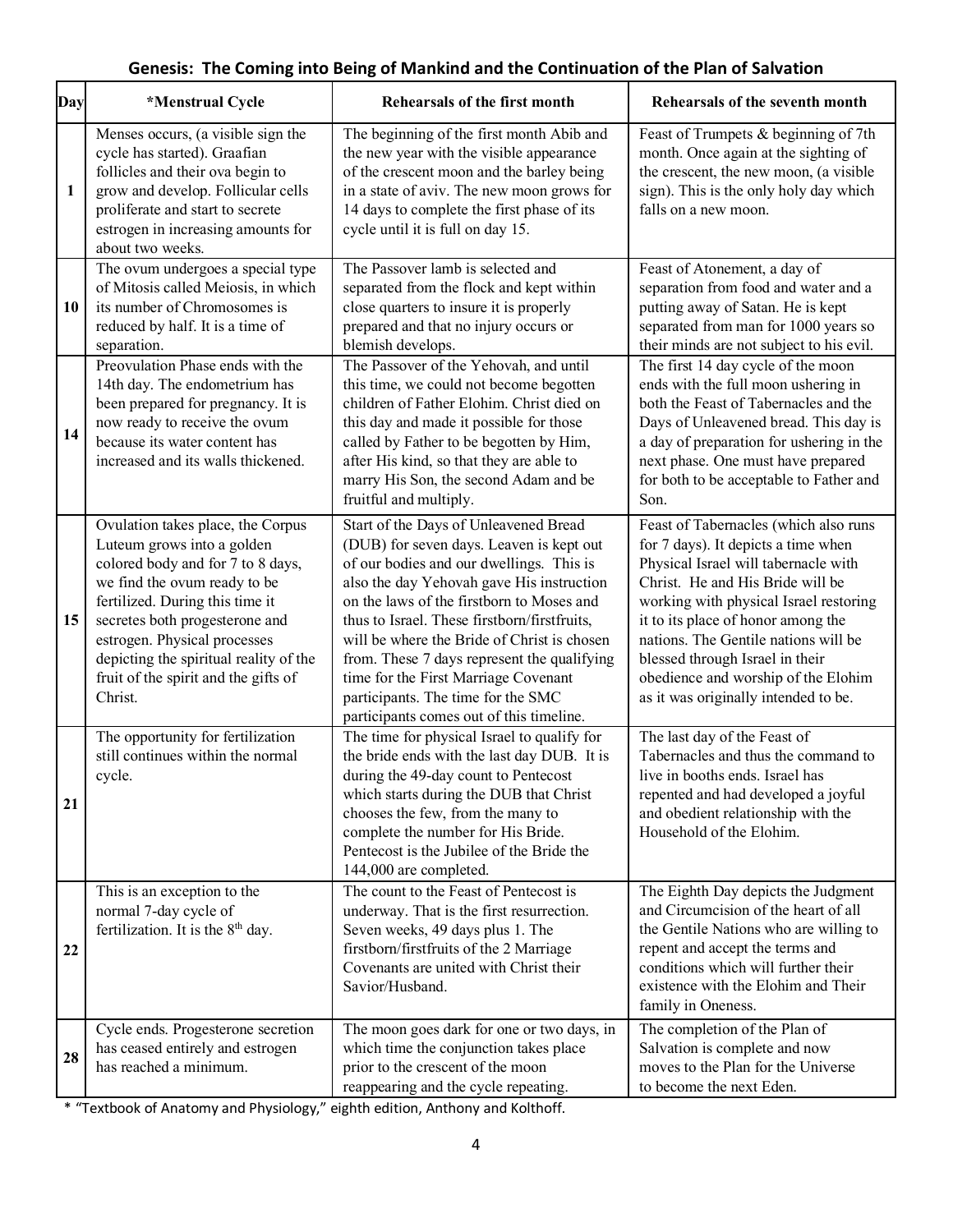#### **The Pattern of the Heavens**

**Genesis 1:6-8** *And God* (Elohim) *said, let an expanse be in the midst of the waters, and let it divide between the waters* (of the earth) *and the waters* (of the atmosphere)*. And God* (Elohim) *made the expanse and the water which were above the expanse. And it was so. And God*  (Elohim) *called the expanse, Heavens. And there was evening and there was morning the second day*.

Here on day 2, the Heavens were created. But, which ones? Heavens is *Shameh* in Hebrew. In relationship to the earth's atmosphere, there are two talked about in scripture. They both comprise the atmosphere. First, we have the heaven where the birds fly. In this heaven we find abundant oxygen to sustain life. Second, we have the upper area of the atmosphere which is too cold to sustain life even though there is some oxygen there. In this region we have the things like the jet stream, aurora borealis, etc. Scripture calls this region of the atmosphere "God's Storehouse" (heavens in Vines; Job 38:29, Isa 55:10, Gen 19:24) where the hail, snow, and winds are stored for their future use. Both of these regions are used for the cycle of precipitation we call the Hydrological Cycle. These are important functions that needed to be in place before the creation could continue for all the obvious reasons. The throne of the Elohim and the vastness of the universe are also referenced as "heavens" in scripture as well.

# **Genesis 1:9** *And God* (Elohim) *said, let the waters under the heavens be collected in one place, and let the dry land appear. And it was so.*

Satan's temper tantrum on earth left all the areas of ground/dirt destroyed as well as all the life existing on them. He despised having to keep and guard the Earth/Eden from injury and loss, it being so inferior to him and not worthy of his greatness. But the Elohim loved it dearly and now all that was left on the surface was water. All the life forms dependent on the ecosystem relevant to dirt were destroyed. It is very touching to us in verse 2 above when we read "… *the spirit of God (Elohim) moving gently on the saddened countenance of the waters*."

### **The Pattern of Seeds and Reproduction for Life**

**Genesis 1:10-11** *And God* (Elohim) *called the dry land, Earth. And He*  (The Word) *called the collective of the waters, Seas. The earth*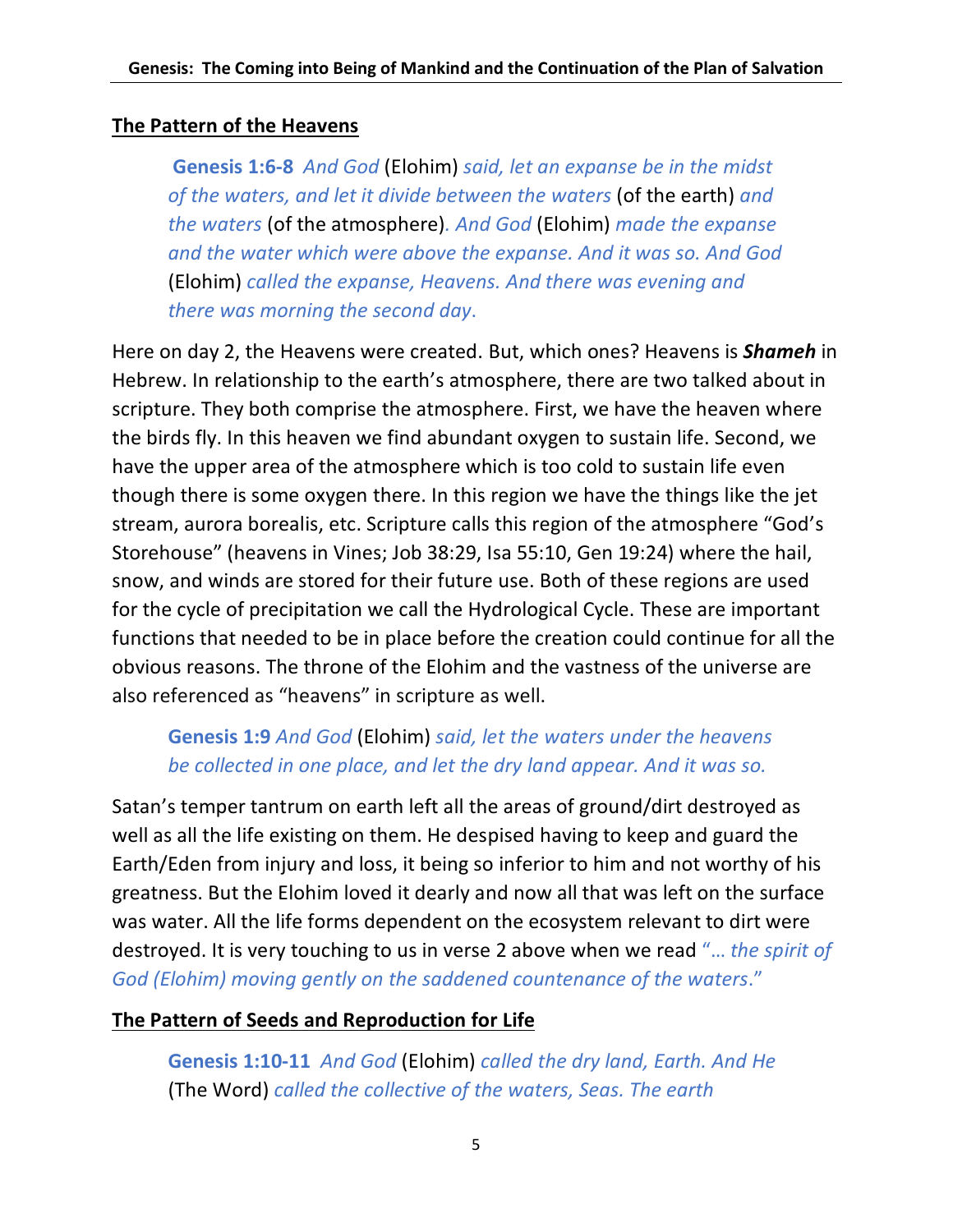*sprouted tender sprouts; plants conceiving seed, and the fruit tree producing fruit after its kind, whichever seed was in it on the earth. And it was so.*

At this time one of the great patterns in creation is implemented. It would all start with the simplicity of a seed being used to reproduce itself after its own kind. We are not instructed in scripture if this process actually existed prior to the angelic rebellion, but it was certainly put in place in creation for man to gain understanding about the very Plan of Salvation. We will see here in Genesis the 1st chapter that this process was built into a myriad of life forms on the earth. The seed/egg would need to be fertilized to continue in the process of growth in life. All the initial plants and trees here were started by the spirit of the Elohim to grow to the point that they could be ready to produce after their own kind. That same pattern is used with Mary's conception. It was Father Elohim who gave life to Mary's seed so it could move forward with its part in producing the flesh and blood Christ. After this initial start, they would be heavily dependent on other forms of life to assist in their pollination for all future cycles. **Everything being created in this physical creation is going to be dependent on other members of their environment called earth to sustain their lives and life cycles. This is fundamental to the goals which were now set by the Elohim to complete Their Original Plan**. We will discuss many of these interrelationships or "species oneness" often in this study. This is the desired outcome for man, angels and the Elohim. It is written into creation. Please keep in mind the illumination of the spirit was still at work here on day 3. This pattern of producing seed after its own kind to perpetuate the species is so important the Elohim repeat it again. Two witnesses.

**Genesis 1:12-13** *And the earth bore tender sprouts; the plant conceiving seed after its kind, and the fruit tree producing fruit after its kind, whichever seed is in it. And God* (Elohim) *saw that it was good. And there was evening, and there was morning the third day.*

Once again, the basic tenet or law of all physical life was put in place. It was not to be broken or changed in any way, shape, or form. It is a physical application of a spiritual reality. At the end of day three, we have everything in place to sustain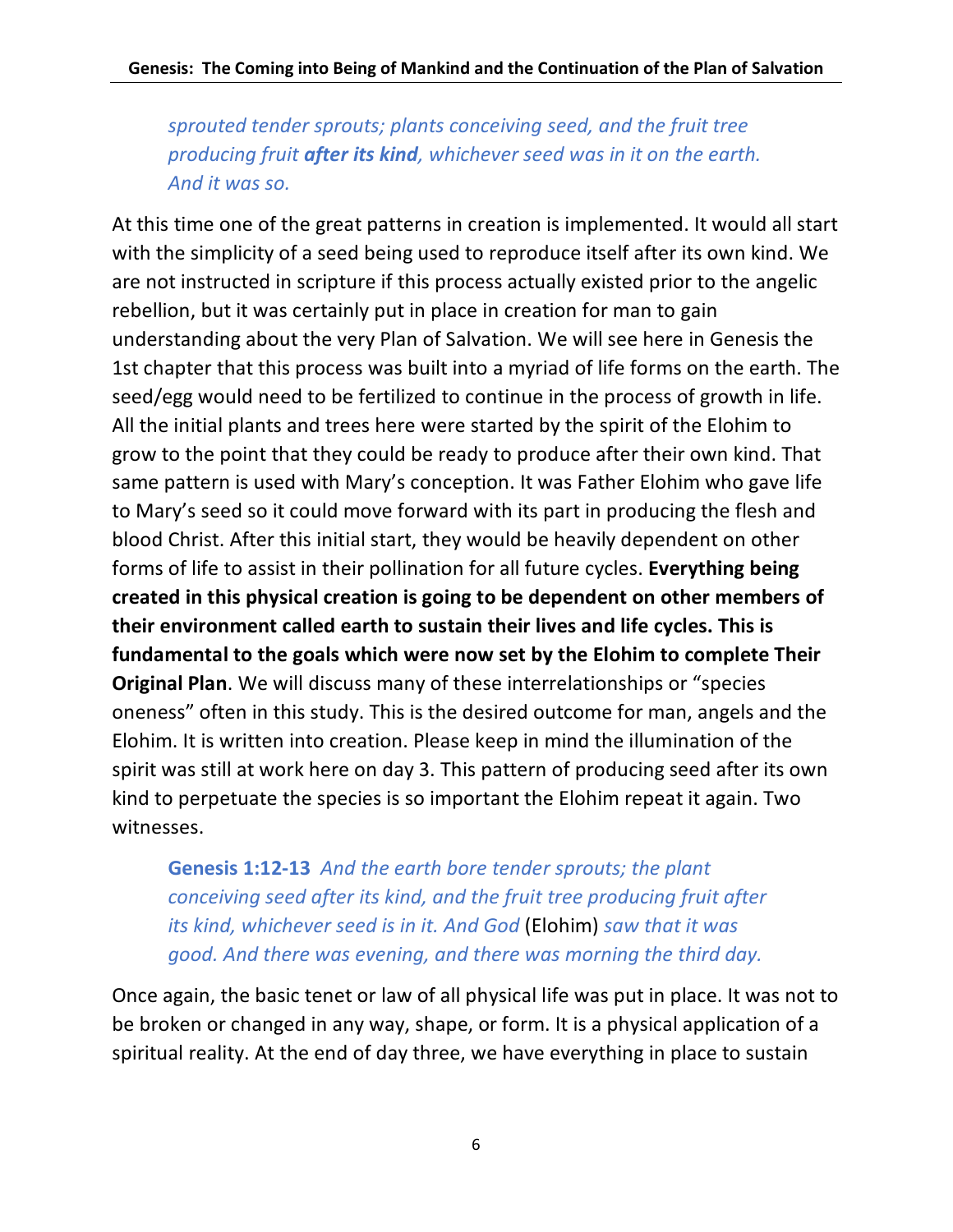flesh-based life: water, air, ground, and plant life. Now the last physical components will be added.

#### **The Pattern of Luminaries for Marking Time**

Here in Genesis 1, we are witnessing the Elohim putting in place all the underpinnings in creation for mankind to be able to utilize them in their growth in righteousness. We are seeing the advent of physical time being created. It had not existed like this before, for there was no need for it until a physical, time sensitive, temporary being would be created.

Now it was time to put a physical source of illumination in place that would go beyond the purpose of providing light, heat, and photosynthesis to the creation. These sources of illumination would be used to record time for man, for both the weekly Sabbath day rehearsal, and key components to the annual Rehearsals, the appointed times of meeting with the Elohim. There are no less than ten separate witnesses in the creation which attest to the start of the annual cycle put in place by the Creators. It is imbedded in the grasses (barley) and trees (figs, etc.) which existed prior to the sun and moon, and in the breathing life forms that fly in the air with the instinct put in them to do so as to their timing of migrating to the Land which is the only focal point on earth for the Elohim to start the beginning of the year and the end of the year. Man was to be left with no excuse to do so with the witnesses and patterns in creation of the things They made. We remind you to continually think of all the Creation, with the mindset that it is to be used by the Elohim in the effort to reproduce beings having many of Their attributes and character traits, so that the created beings can qualify to share an eternity of Oneness with Them in joy and in Their harmony of purpose.

*Genesis 1:14-19 And God* (Elohim) *said, let luminaries be in the expanse of the heavens, to divide between day and night. And let them be for visible signs and for appointed times, and for days (sun) and years (moon). And let them be for luminaries in the expanse of the heavens, to give light on the earth. And it was so. And God*  (Elohim) *made the two great luminaries: the great luminary* (sun) *to rule the day, and the small luminary* (moon) *for the rule of the night, and* (They made) *the stars.* (Now, They repeat it all again for emphasis) *And God* (Elohim) *set them in the expanse of the heavens,*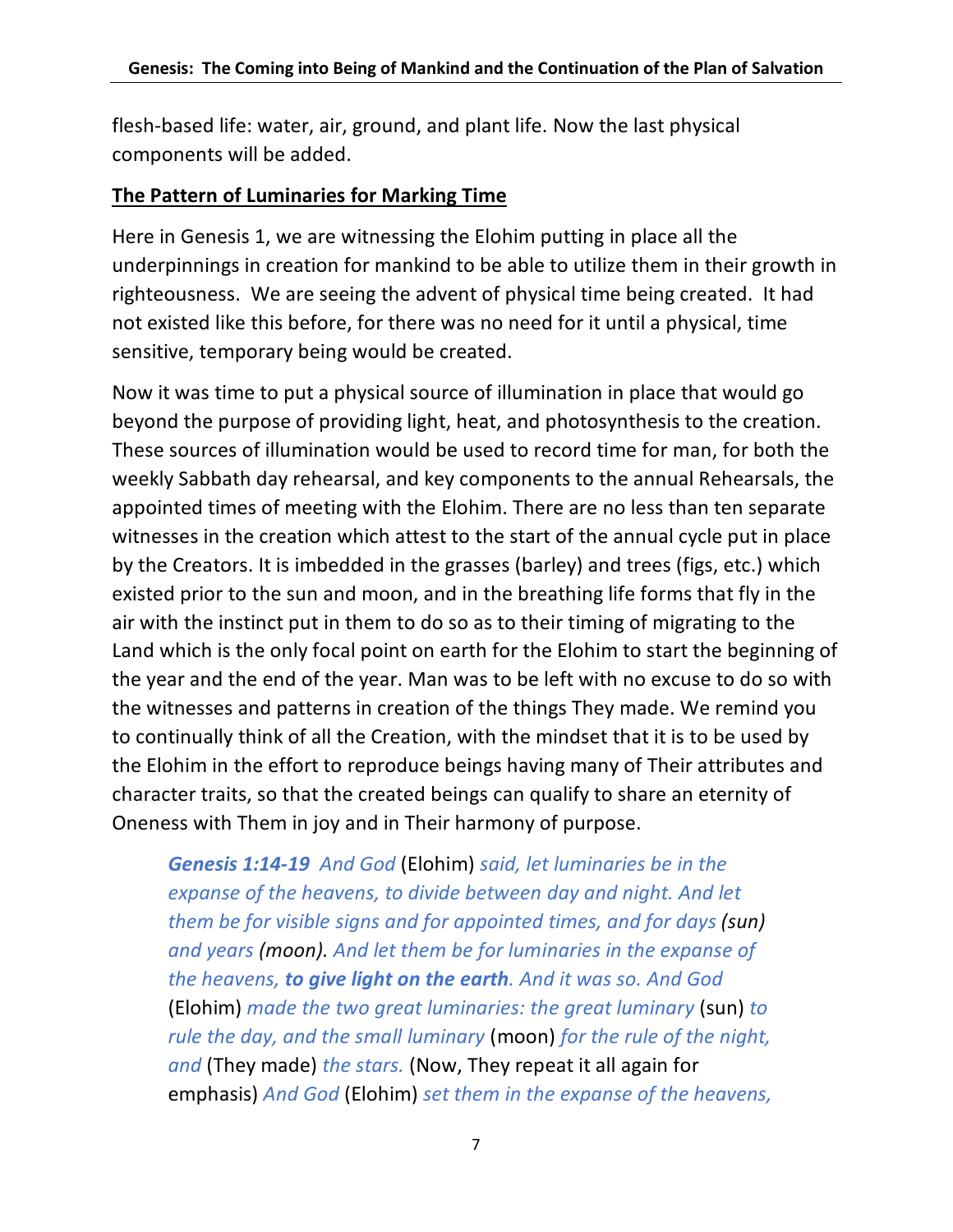*to give light on the earth, and to rule over the day and over the night; and to divide between the light and the darkness.* (The physical illumination took over here for the spiritual illumination, which was necessary for the beginning of the physical processes of life.) *And God* (Elohim) *saw that it was good. And there was evening and there was morning the fourth day.*

You can see from the earlier chart that the timing of the lunar cycle of light is used to shout from the heavens what the basic cycle of the Plan for mankind is. We are only to use the light of the sun and the moon for determining the start and end to a day and a month. A year is determined by how many lunar months are in it, some years have 12 lunar cycles and some have 13. **This is all interconnected to the timing of the barley maturing in Israel. They are both dependent on each other to bring forward a Biblical Year according to the desires of the Elohim**. They are never to be used for worship. We are only to use their light as it is visible on the earth for our perfect timepiece of creation.

The first month of the yearly cycle is named Abib/Aviv to emphasis its important characteristics which are to be seen. The meaning of the word is: the Head of the months. A month in which the first heads of barley are dried enough to have their seeds easily shaken out for seed dispersal. Then, we have nine other witnesses in scripture to attest to it so there is no mistake.

Some folks profess to use the stars for calendrical equations and the start of a year, but that is not their purpose. They are used for navigation, and for a sign of a future hope in us, for if all goes as planned, we will be used to complete that part of the physical creation which has been subjected to decay by Satan and his sinning hordes. Stars are not designed to be a consistent and constant tool for calendar purposes during this part of the Plan due to the simple fact of the Platonic Year. Another name for it is the Great Year and it consists of 25,800 years in length. The Plan for mankind's qualifying is only 7,000 years so there is no need for it. It has many drawbacks which some folks do not understand. **One of them is simply explained by the action which brings it around every 25,800 year, Precession of the Equinoxes.** That is the cycle (circuit/circle) of the ecliptic, intersecting the celestial equator a little further west than the year before. It takes 25,800 years to complete one of these cycles for the sun on a vernal or fall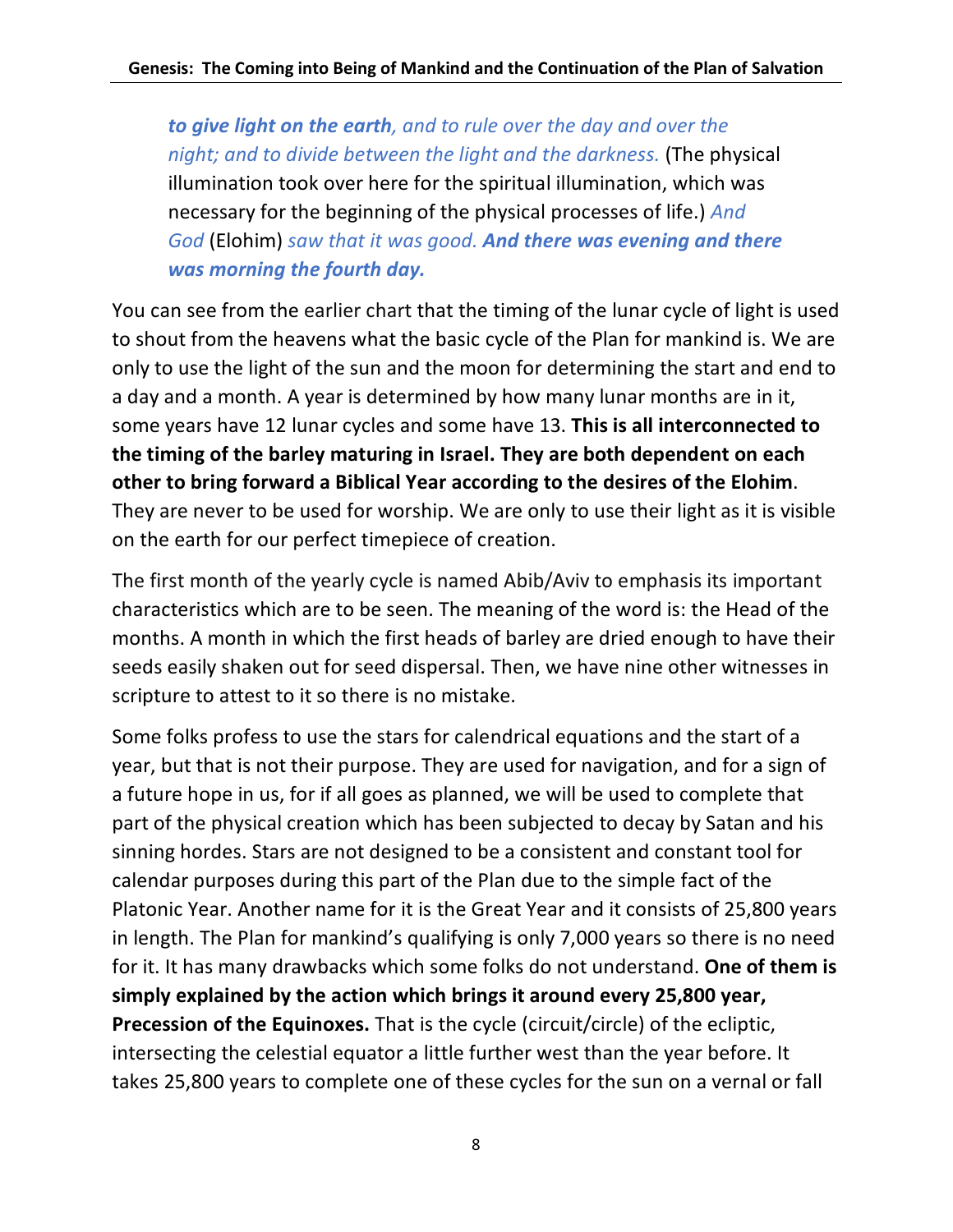equinox to go all the way around through the celestial equator or Zodiac. That presents a lot of problems for us here on the earth to use the light of the stars as they move through the centuries of time as viewed from the earth. The basic problem is simple. If you draw a straight line off our north pole, you will come to the star Polaris or the North Pole star. **As the precession of the equinoxes moves in its 25,800-year cycle/circuit**, this line makes a **circle in the heavens**. As the **circle** moves through the heavens, different stars become the North Pole star. There are 12 constellations in this **circle,** or 12 mathematical divisions devised by men. This imaginary line from the North Pole axis takes around 2,100 years to traverse each one of these mathematical divisions in the Zodiac. **We are currently in the age, or time period of Aquarius, as best as we can surmise. During the time of Christ, the line was in Pisces (thus the pagan symbol assigned to little "c" Christianity) and during Abraham's time most likely in Aries. What we see in the sky as to constellations and the place in the Zodiac is continually changing.** The stars were not intended for our use in determining the precise start of a year, nor is the equinox, which is an imaginary line on the equator, used as a base line for the pagan practices associated with the Zodiac and is located thousands of miles away from the focal point for such things by the Elohim. In fact, Yehovah mocks men for doing so in scripture. One such instance is found in Job.

### *Job 22:14* (Maybe) *clouds are used to hide Him so He can't be seen as He walks above the circle of the heavens.*

It is our north pole that points out this **circle of the heavens** throughout its 25,800-year journey. So, for those who profess we are not to start the year until a certain timing relevant to a certain constellation currently visible, we say to you that you are in error. Please cease from causing confusion.

With this understanding of the circle in the heavens which our north pole describes every 25,800 years, do you think there is any relevance to the fact that the Elohim tell us their throne is in the north? It is hidden from us just as Yehovah's walking about in it is as well.

We have only one location on earth for our calendar criteria.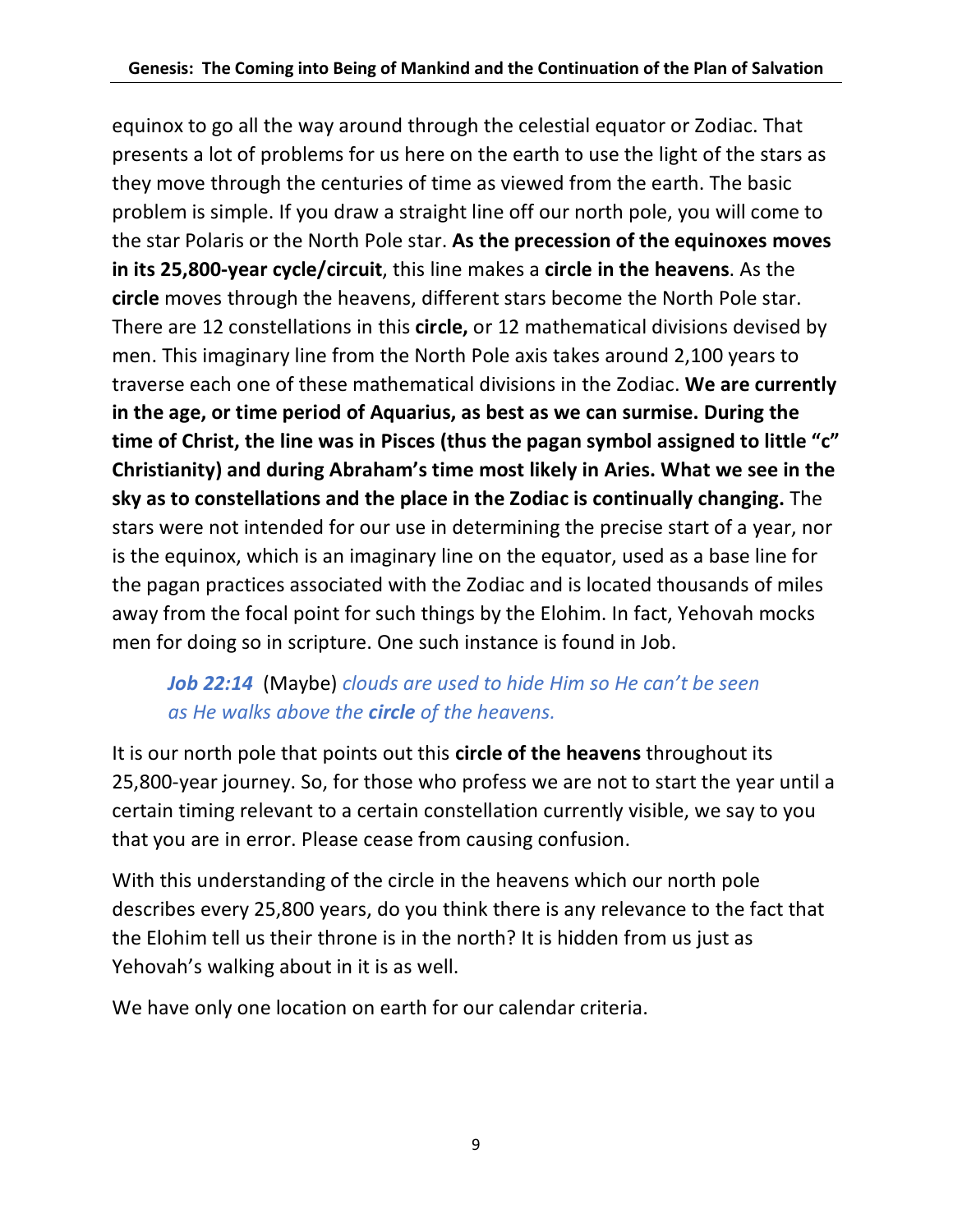**Deut 11:10-12** *For the land to which you are going, to possess it, is not as the land of Egypt, from where you came, where you sowed your seed and watered it with your foot, as a garden of herbs. But the land which you are entering, to possess it, is a land of hills and valleys, drinking water from the rain of the heavens; a land which Yehovah your Elohim cares for it; the eyes of Yehovah your Elohim are constantly on it from the beginning of the year to the very end of the year.* (Bye Bye equinox!)

No sun worship, no moon worship, no star worship and no equinox in our worship system of God (Elohim). **The only constant celestial bodies given as commands for our use is the light (as it shines and is visible on the earth) from the sun (the great luminary) and the moon (the lesser luminary)**. These two great luminaries, as God (Elohim) call them, actually shine and are visibly seen from the earth's surface. More specifically, They have chosen the focal point of the region of Jerusalem for Their declarations at this time for observing the visible light of the moon and sun to start the month and year. We are to look for the first crescent on the 29<sup>th</sup> day of the cycle. If it is not visible due to its young age or cloud cover obscuring it, we move to the start of the month at sundown on the 30<sup>th</sup> day of that cycle. The barley was always brought from the early growing fields in Israel to Jerusalem to start the first harvest of the year as the First of the Firstfruits wavesheaf offering.

### **The Pattern of Reproducing After Own Kind**

Everything now has been created for the Plan to move forward for the four flesh types to exist on the earth: in the air, seas, and ground. It is a perfect order with great meanings and understandings embedded in it.

**Gen 1:20-23** *And God* (Elohim) *said, let swarm the waters with the swarmers* (things that school up) *having a body with life, and let the birds fly around over the earth, in the countenance of the heavens and expanse of God* (Elohim)*. And God* (Elohim) *created the great sea animals* (great not just due to size but the fact they had lungs and breathe air: whales, dolphins, etc. rather than having gills) *and all that creeps* (all the unclean things like lobsters, crabs, etc., which are used to clean the seas of waste materials) *and* swarms (schools of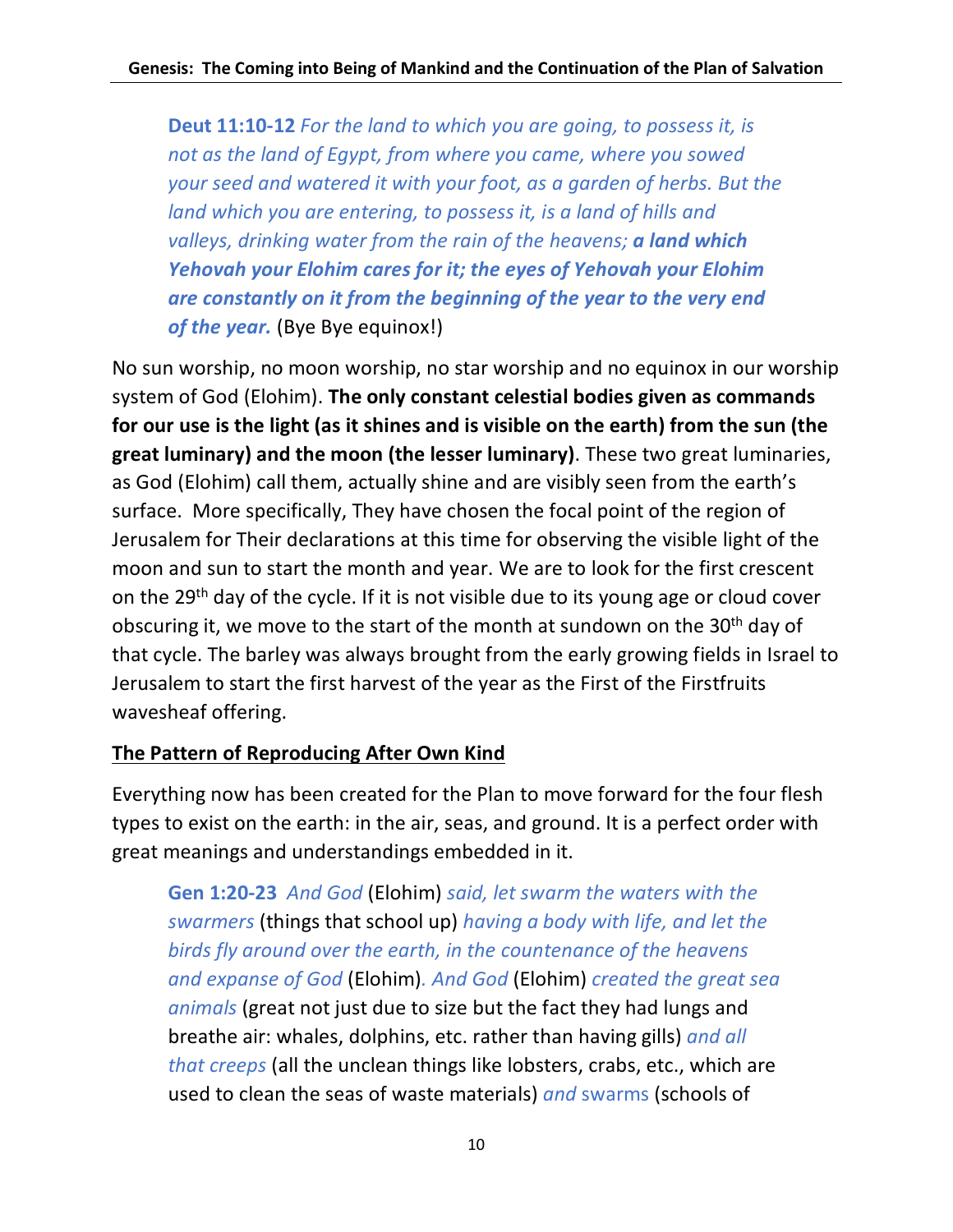fish) *in the waters, all having a living body after their kind, and every bird with wing after its kind. And God* (Elohim) *saw that it was good. And God* (Elohim) *blessed them adoringly, saying, be fruitful and multiply and fill the waters in the seas; and let the birds multiply in the earth. And there was evening and there was morning in the fifth day.*

Here is the start of a magnificent process in created life forms which had life in their bodies. All the elements were in place for them to be able to sustain themselves and now they were blessed in a very special way, **they would be endowed with the ability to procreate after their kind.** This is very important in the patterns placed in creation that are in things made. All these life forms in the seas and in the air, breath air to live, something that can't be seen but supports their very existence. **This is a lesson in one of the attributes of the Elohim. They are not seen for They are spirit in composition, but They are the essence of all life***.* All the animals of the sea, air, and land are given a force in themselves we call instinct. It is this instinct which imparts to them how they are to function in their individual species and in their environments. **It is not a thought process, but a life and death compulsion they have no control over.** Apart from their specific environments they will die, **for they all have rules and boundaries for their existence to continue (which is a pattern in creation.)** A fish has gills to extract oxygen from the water and would die if placed out of it for more than a short time. Birds and land animals have lungs and would die if kept under water for a short period of time. The exceptions are the great sea creatures for they are mammals and need to return to the surface of the waters to fill their lungs. They are a bridge between two worlds of existence. Have you ever wondered why? Something to ponder about creation and the Plan! Man, and angels are created to exist in different environments, but both are completely dependent on the Elohim and Their invisible spirit to exist. In a future time, all will exist in the same environment.

**Gen 1:24-25** *And God* (Elohim) *said, let the earth bring forth living bodies after its kind, cattle and creepers, and its beasts of the earth, after its kind. And it was so. And God* (Elohim) *made the animals of the earth after its kind, and the cattle after its kind, and all the*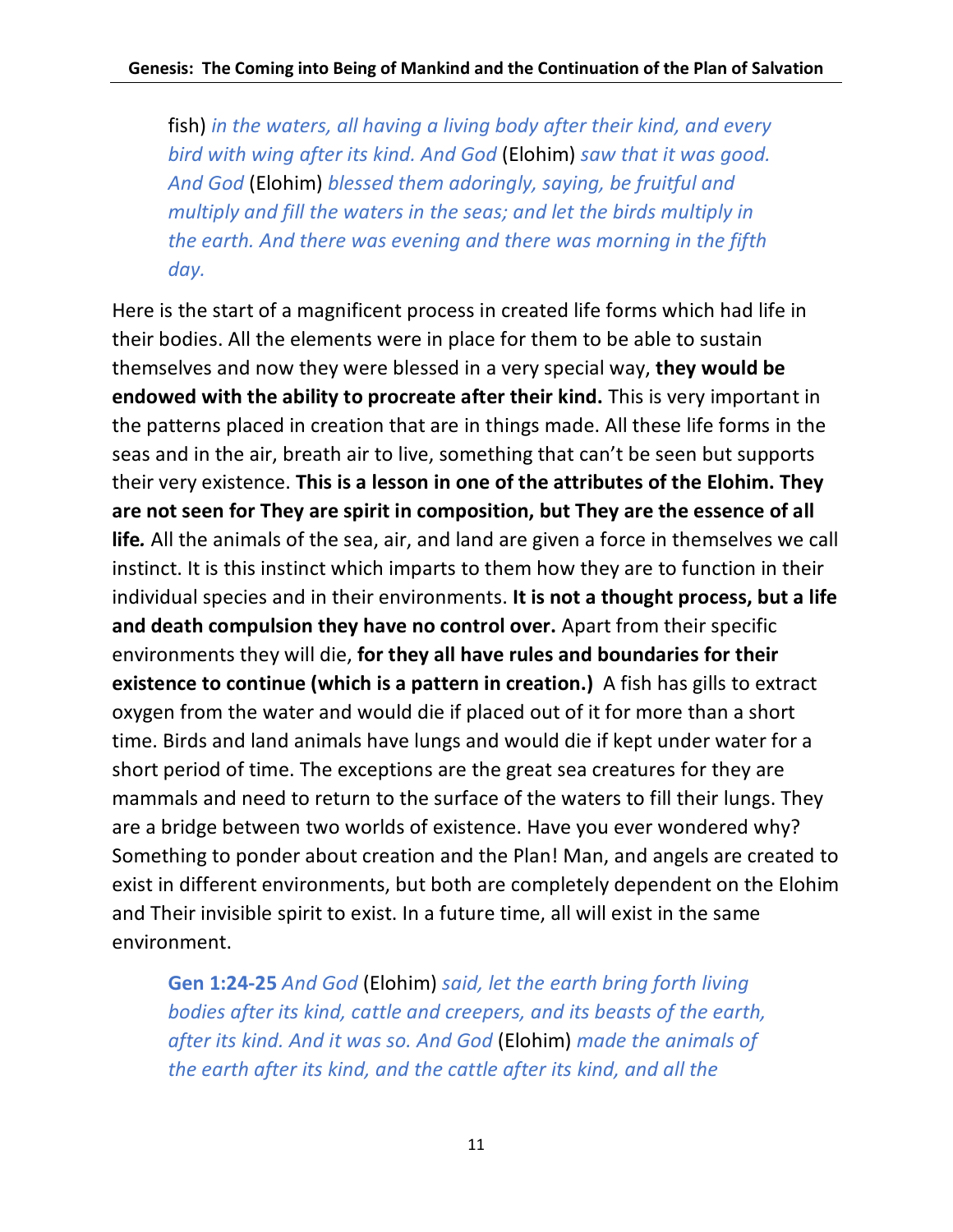# *creepers of the ground after their kind; and God* (Elohim) *saw that it was good.*

Do we recognize the repeated commands here to reproduce after each species kind? Our Creators instruct us over and over in this. It is very important to Them and will become a test for mankind in their dominion over the earth and all that is in it. **This is a very big change; a course correction from the angelic creation**.

It is important that we spend some time on this point about the angelic beings, for some people have this turned upside down. All the angelic beings, including the deranged one we know as Satan, have never had the ability to procreate. There was no need for it because the Elohim had created the exact number of perfect beings, They needed to complete the desired purposes and goals as applied to them in the Plan. Unfortunately for the angels, and fortunately for us, some of the angels sinned and the number fell short of what was required. We will also see this same pattern in the Marriage Covenant relationship with physical Israel and thus the need for more participants to complete that number, and the modifications put in place to do so. A pattern throughout both creations.

There are no marriage covenants with angels, and they have no sexual functions at all. Thus, there was no need to be fruitful and multiply. In **Luke 20:27-36** we have a very detailed account of the Sadducees posing an entrapment question to Jesus as was their pattern. The underpinning of it is about a man dying before he had any children in his marriage but had 7 brothers. Each had to perform the command to marry the widow and raise up children in the dead brother's name. However, all supposedly died in succession without ever having any children with her. If the circumstances of the question were made up, the answer certainly was not.

### **Luke 20:33 The question to Jesus:** *Therefore, in the resurrection, whose wife does she become? For all seven had her as wife.*

**Luke 20:34-36 Christ's reply to their ignorance:** *And Jesus answered and said to them. The sons of this age* (of man's timeline) *marry and are given in marriage. But those who are counted worthy to attain that age and the resurrection from the dead* (unto spirit composed life) *neither marry nor give in marriage; nor can they die anymore, for*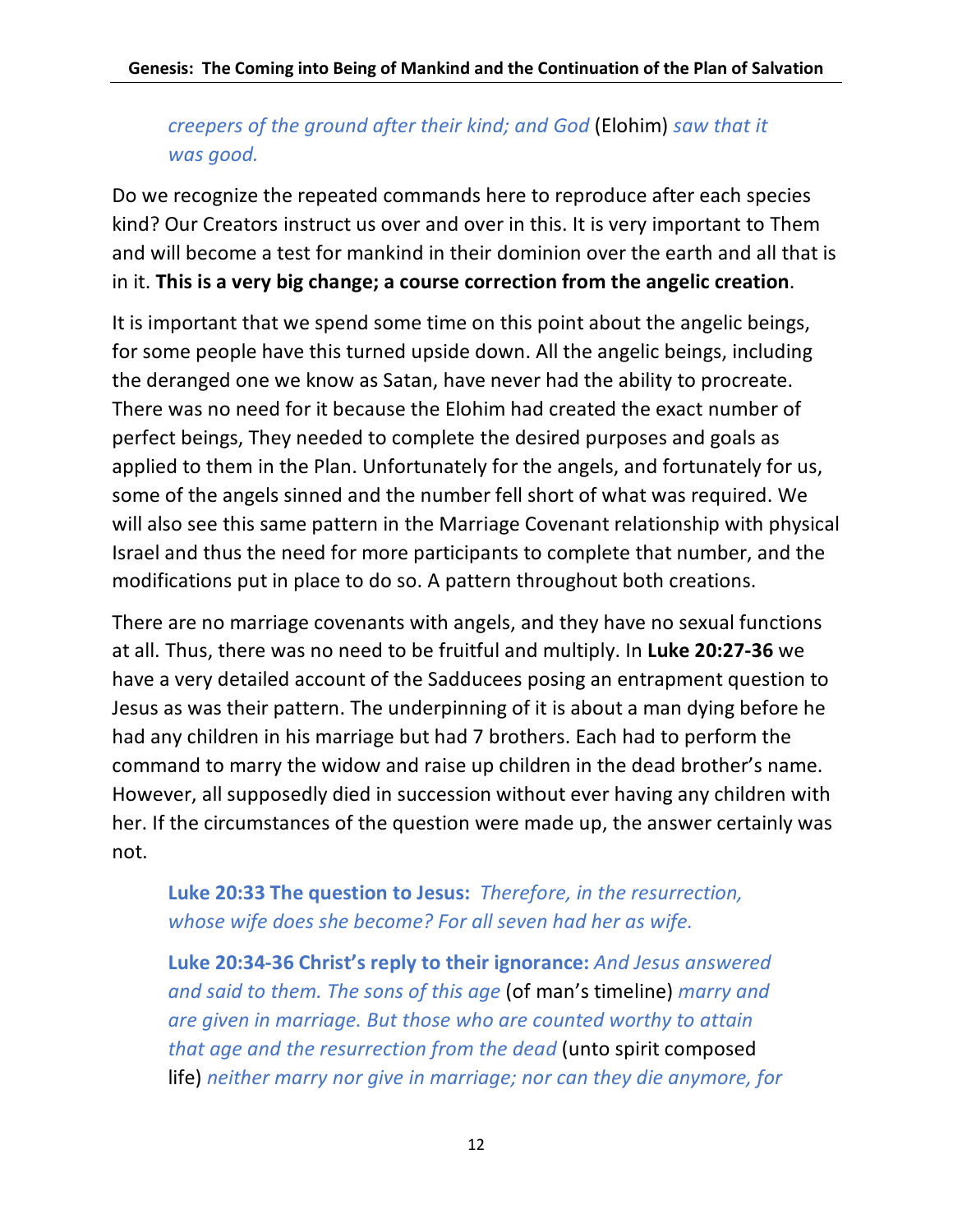### *they are equal to the angels and are sons of God* (Elohim) *being sons of the resurrection.*

We can read the same account in the gospel of **Mark in 12:18-25**. Please be cognizant of the subject matter. None of them will marry her in the spirit. Why? Because the only marriage taking place spiritually will be that of Christ and His Bride.

Created beings with a temporary existence need to be able to procreate in a covenant relationship in reproducing themselves after the command to be fruitful and multiply. That is not the case for created spirit beings. As such, one cannot die unless the Elohim say you will. Satan is furious at us that we can do something he can't. He is doing everything he is allowed to do at this time to taint, soil, and cancel that ability in man as to procreating and being fruitful in multiplying. He is the source of all the sexual debauchery in society. As the prince of the power of the air, he introduces vile thoughts into the minds of men and women. The result of them mulling them over and not rejecting them is Homosexuality and Lesbianism coming to the full in their thinking. Both are an abomination before God (Elohim) for it is a defilement of the intended purpose of a man and a woman to procreate in the Covenant of Marriage. It is a dead-end, empty act of lust. For those Satan has not turned to that dark side, he accomplishes his goal by convincing women that abortion is the answer, the unborn is regarded as an infection/illness to oust out of your body through murdering it. Thus, the filthy slogan of "reproductive health." This filth has grown here at the end of the age to be an accepted norm. Let's continue now in the creation events of the sixth day.

### **The Pattern of the Creation of Man in the Image of Elohim**

**Gen 1:26** *And God* (Elohim) *said, let US make man in OUR image, after OUR likeness; and* (thus) *let them have rule over fish of the sea and over birds of the heavens, and over the cattle, and over all the earth and over all the creepers creeping on the earth.*

**This is a real big deal here**. The other physically created beings were enabled to reproduce after their own kind and endowed with instinct, but here, we are seeing man given the ability to be in the image and likeness of the Elohim. What exactly does that mean? **It means that we have been given the ability to make moral decisions in the responsibilities They have given us in guarding and**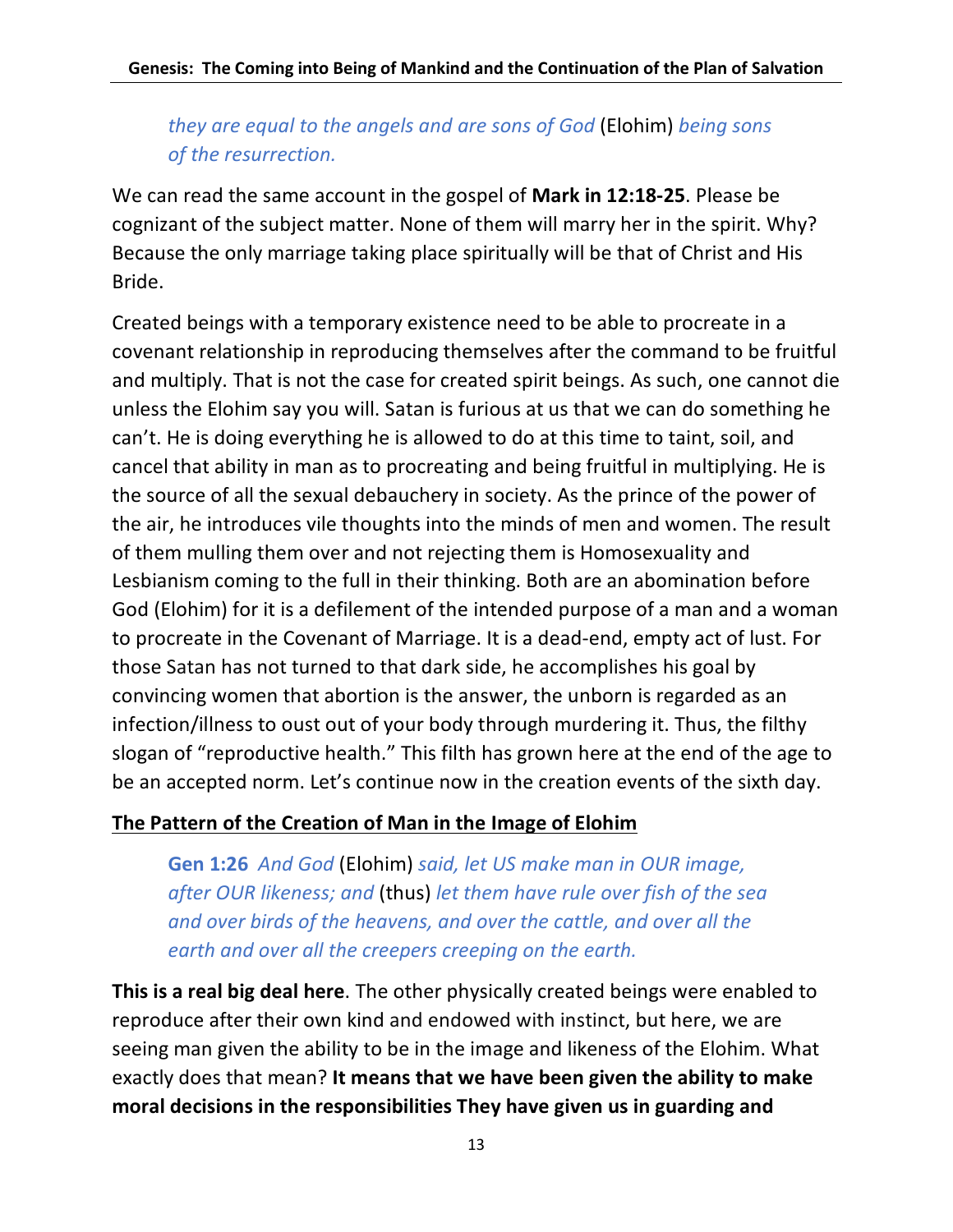**keeping the earth**. Do not lose sight of the fact the Elohim refer often to Their eyes, mouth, arms, legs, and bodies in general. It also means we are to be utilizing all of it to make it better in our relationship of "reliant existence" on it. We are expected to have outgoing concern for the entirety of the physical creation as shepherds of it. But this is not all we are endowed with.

**Gen 1:27-28** *And God* (Elohim) *created the man in His* (the Word did all the actual creating as discussed and patterned in scripture from our earlier chapter prior to man) *OWN image; in the image of God*  (Elohim) *He* (The Word) *created him. He* (The Word) *created them male and female.* (That is very important) *And God* (Elohim) *blessed them adoringly; and God* (Elohim) *said to them, be fruitful and multiply, and fill the earth, and subdue it, and rule over the fish of the sea, and over the birds of the heavens, and over all living things creeping on the earth.*

Here we read that the Elohim/Godhead created man in Their image and in Their likeness through the actions of The Word. Man is also given the ability to procreate as well as have rule over all other life forms on the earth. They are commanded to be fruitful and multiply as well as subdue the earth. Satan hates that and is constantly working to have mankind think we are equal to and in some thinking, subservient to all other life forms on the earth, and that we, in fact, should treat the earth as our mother. Satan is the author of all the environmental worship and deluded thinking we see today, as well as environmental pillaging which we witness. It all comes from the one being, who is called in scripture the "prince of the power of the air" (**Ephesians 2:2**). That simply means he has the ability to introduce thoughts into our minds which we need to evict instantly. More on that later. With man being given a spirit in him, he is able to make moral as well as other intellectual decisions. That is a step above the instinct found in all animal life. Man is the only flesh type to have free moral agency in him.

**1 Corinthians 2:6-16** explains a lot about the "spirit of man" and the "spirit of God (Elohim)". Verse 11 states:

**I Corinthians 2:11** *For what man knows the things of a man except for the spirit of man which is in him, even so no man knows the things of God* (Elohim) *except the spirit of God* (Elohim)*.*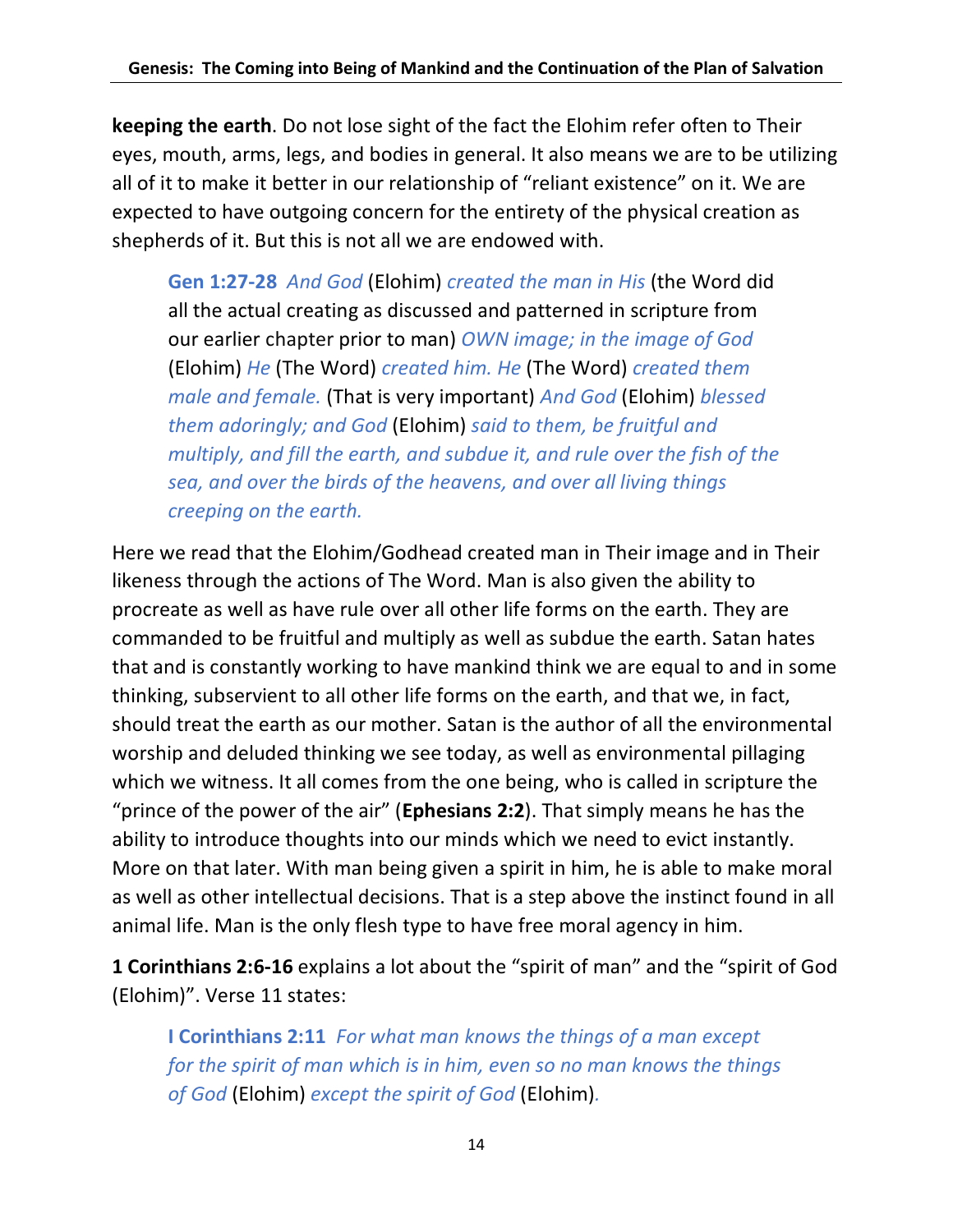**Zechariah 12:1** *The burden of the word of Yehovah for Israel, says Yehovah, who stretches forth the heavens, and lays the foundations of the earth, and forms the spirit of man within him.*

There is a difference in that which is in man and that which is in animals as many scriptures instruct us. **Ecclesiastes 3:21** where Solomon is feeling sorry for himself and then comes to his senses in **12:7**:

**Ecclesiastes 3:21** *Who knows the spirit of the sons of man if it ascends upward, and the spirit of the beast if it descends down?*

**Ecclesiastes 12:7** *Then the dust* (body) *shall return to the earth as it was, and the spirit shall return to God* (Elohim) *who gave it.*

#### **Summary**

Man has been created to pick up where the sinning angels left off. We have a temporary existence which is intricately tied to the rest of the creation for our continuation in life. Through this, the Elohim have hoped that we will have a greater interest in the earth, to maintain it and enhance it, in our rule over it. To accompany this, we have been given the ability to procreate and increase and multiply to that end. This is an age of testing and man didn't start out too well. However, contingencies were put in place to continue the Plan. The Elohim want us to develop the character traits that will allow us to exist with Them in the joy and harmony of Their Righteous Oneness of purpose, goals, hope, and faith.

John speaks to us on this point.

*John 17:20-23**And I do not pray concerning these only, but also concerning those who will believe in Me through their word; that all may be One, as You are in Me, Father, and I in You: that they also may be One in US, that the world may believe that You sent Me. And I have given them the glory which You have given Me* (in the flesh)*, that they may be One, as We are One. I in them, and You in Me, that they may be perfected in One…*

**The entire goal of the Elohim is our coming to perfection: growing in favor, acceptance, and knowledge until we can qualify to enter Their Oneness for eternity**. They had to change some things after the first go around with the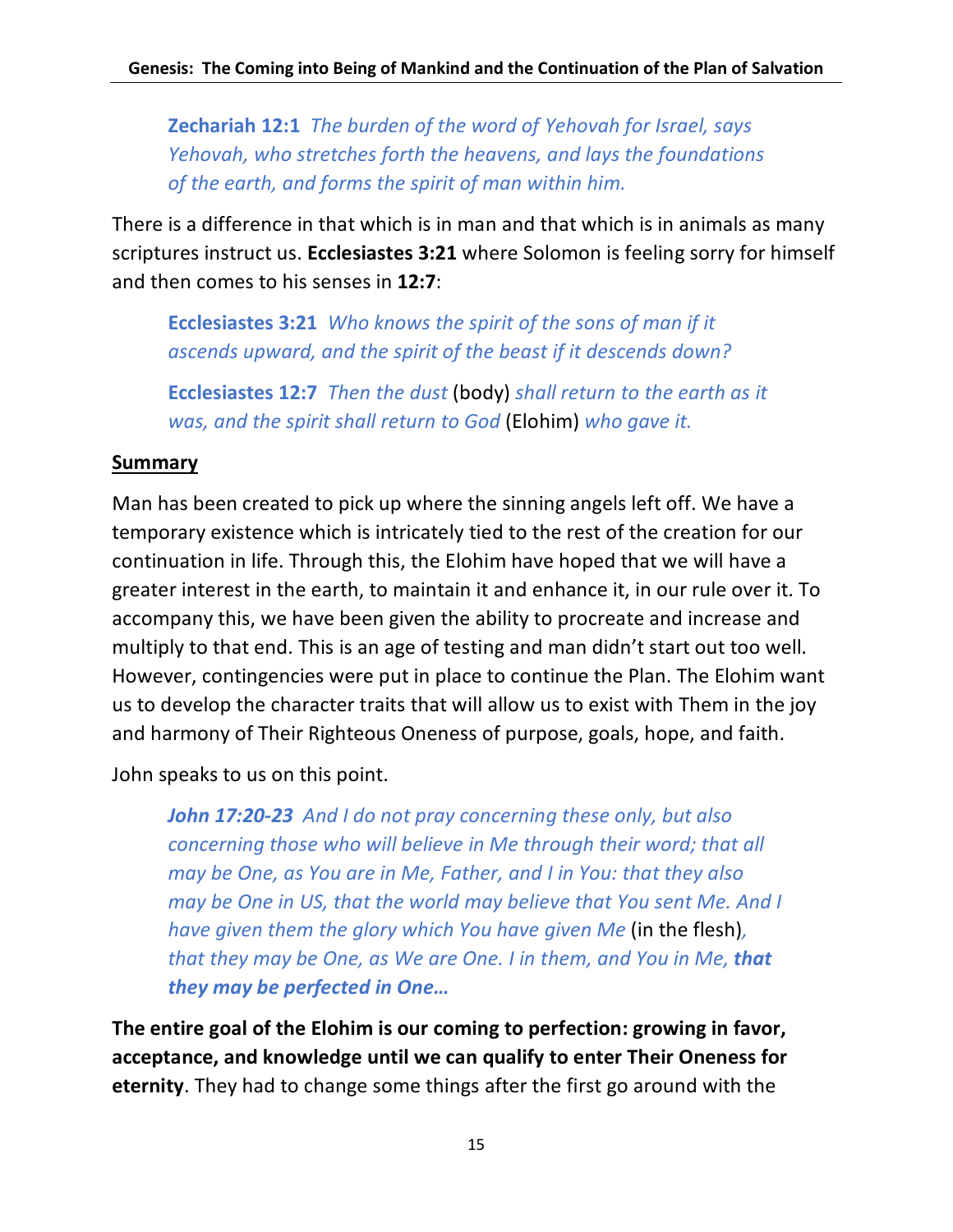angelic beings who had been made perfect from the start and after sin was found in their ringleader, the one who wants to occupy the top floor by himself. Sin then spread to some of the other angels. The Elohim in Their wisdom have given us the ability to reproduce ourselves physically, after the manner of Them spiritually. It took two of Them and it takes two of us, a man and a woman in a Covenant relationship. That is of utmost importance. It is simple to see that Satan is attacking the sanctity of that Marriage Covenant, between a man and a woman across the face of the earth and in every society. That Covenant relationship and its laws and statutes will become a focal point to the Plan's completion and the fulfillment of Their goals.

Paul addresses this command and its correlation to Oneness clearly in **1 Corinthians 6:15-17.**

**I Cor 6:15-17** *Do you not know that your bodies are members of Christ/Messiah* (He being the Second Adam and the church the Second Eve)*. Then taking the members* (of Christ's body)*, shall I make them members of a harlot* (temple harlots were part of the worship system of many pagans of the day)*? Let it not be! Or do you not know that he being joined to a harlot is one body* (with her)*? For He* (the Word/Jesus Christ/Messiah) *says, the two shall become one flesh.*

Of course, that command comes from the Covenant union of Adam and Eve to become fruitful and multiply in marriage and in family, which we will cover shortly. But let's finish up the instructions in Genesis 1.

Gen 1:29-31 *And God* (Elohim) *said, behold, I* (The Word) *have given you* (on behalf of both of the US, the Elohim) *every plant conceiving seed which is on the face of all the earth, and every green tree in which is the fruit of the tree conceiving seed; it shall be food for you. And to every living thing of the earth, and to every bird of the heavens, and to every creeper on the earth, which in its body has life, every green plant is for* (your) *food. And it was so. And God* (Elohim) *saw everything He* (The Word) *had made; and, behold, it was very good* (no sin in it in any way, shape, or form)*. And there was evening, and there was morning the sixth day.*